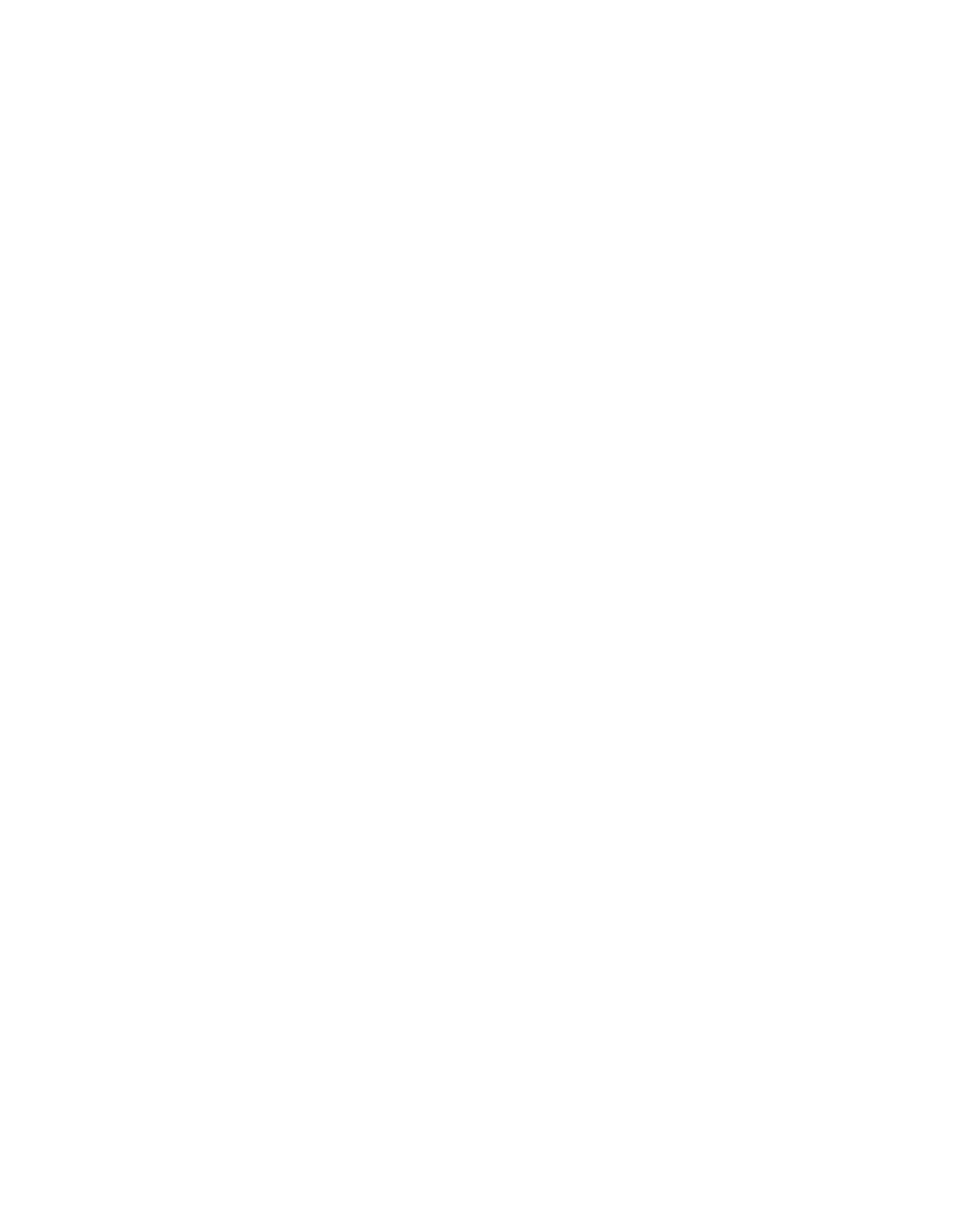- **4.** From behind the bumper, remove the outer bumper supports on each side of the frame.
- **5.** Place blocks or jack stands under the front bumper to support it during mounting bolt removal. Once the bumper has been safely supported, from above, remove the (4) large factory bumper bolts, (two per side), attaching the bumper assembly to the frame bracket bolted to the end of the frame, **(Figure 4)**. **WARNING!** Assistance is required to hold the bumper in place during bolt removal to prevent the bumper from falling. Carefully slide the bumper assembly with brackets off of the ends of the frame.
- **6.** Once bumper has been removed, also remove the plastic brackets from the bottom of the headlight assemblies, **(Figure 5)**. Reinstall the grille and top cover removed in **Steps 2 & 3**.
- **7.** Remove both bumper brackets and tow hooks from the ends of the frame, **(Figure 6)**.
- **8.** Select the driver side Frame Mounting Bracket. Reuse the factory bumper bolts to attach the Frame Bracket to the threaded bumper mount, **(Figure 7)**. Do not fully tighten hardware at this time.
- **9.** Repeat **Step 8** to install the passenger side Frame Bracket.

# **On models without tow hooks, skip to Step 13**.

- **10.** Next, select (1) Single Bolt Plate and (1) Double Bolt Plate, **(Figure 8)**. Insert the Bolt Plates into the open end of the frame, with the long end on the plate in first toward the back. Select (1) Tow Hook Extension Bracket. Slide the Bracket over the end of the frame. Line up the slots in the Bracket with the factory tow hook mounting holes. Secure the Bracket to the Bolt Plates with (3) 12mm Flat Washers, (3) 12mm Lock Washers and (3) 12mm Hex Nuts, **(Figure 9)**. Leave loose at this time.
- **11.** Select (1) tow hook. Place the tow hook on top of the Extension Bracket. Slide (1) Spacer Plate between each side of the tow hook and the Bracket. Reuse the factory hardware to attach the tow hook to the Extension Bracket, **(Figure 10)**. Push the tow hook, spacers and Extension Bracket in and fully tighten tow hook and extension bracket hardware only. Do not fully tighten Frame Bracket hardware at this time.
- **12.** Repeat **Steps 10 & 11** to install the passenger side Extension Bracket and tow hook if equipped.
- **13.** With assistance, position the Bumper Assembly up to and over the Frame Brackets. Temporarily support the weight of the Bumper. **WARNING**: To avoid possible injury or damage to the vehicle, do not proceed until the Bumper is fully and safely supported.
- **14.** Line up the (3) holes in the driver side mounting plate on the back of the Bumper with the (3) slots in the Frame Bracket. Attach the Bumper to the Bracket with the included (3) 10mm x 35mm Hex Bolts, (6) 10mm Flat Washers, (3) 10mm Lock Washers and (3) 10mm Hex Nuts, **(Figures 11 & 12)**. Do not fully tighten hardware at this time. Repeat this **Step** to attach the passenger side of the Bumper to the Frame Bracket.

**15.** Level and adjust the bumper and fully tighten all hardware.

# **Models without bumper sensors:**

- **a.** Select the included (4) Rubber Plugs.
- **b.** From behind bumper, push plugs into sensor mounting holes, **(Figure 13)**.

# **Models with bumper mounted sensors**:

- **a.** Push the sensor into the mounting socket in the back of the bumper.
- **b.** Secure each sensor to the socket with (2) 4mm x 10mm Button Head Screws, **(Figure 13)**. **IMPORTANT**: Sensors fit snug in sockets. The 4mm Screws are used to apply slight pressure to lock the sensors in place. Tighten both screws evenly until they touch the sensor body only. Do not overtighten screws or damage to sensors will result.
- **16.** If front license plate is required, attach the License Plate Bracket to the holes in the bumper with the included (2) 6mm x 20mm Button Head Screws, (4) 6mm Flat Washers and (2) 6mm Nylon Lock Nuts. Insert (2) Plastic Plugs into the square holes in the Bracket. Reuse the factory screws to attach the license plate to the plastic plugs, **(Figure 14)**.
- **17. Center LED light installation** as supplied with bumper or sold separately.
	- **a.** Select the L/R "L" Brackets, **(Figure 15)**. Attach the Brackets to the top of the (2) mounting tabs welded onto the back of the bumper with the included 8mm x 25mm Hex Bolts, (4) 8mm Flat Washers, (2) 8mm Lock Washers and (2) 8mm Hex Nuts. Leave loose at this time.
	- **b.** Attach the LED light assembly to the "L" Brackets with the included (2) 8mm x 16mm Hex Bolts, (2) 8mm Lock Washers and (2) 8mm Flat Washers. Do not fully tighten hardware at this time. **IMPORTANT:** "L" Brackets are designed for 8mm light mounting hardware only. Modify "L" Brackets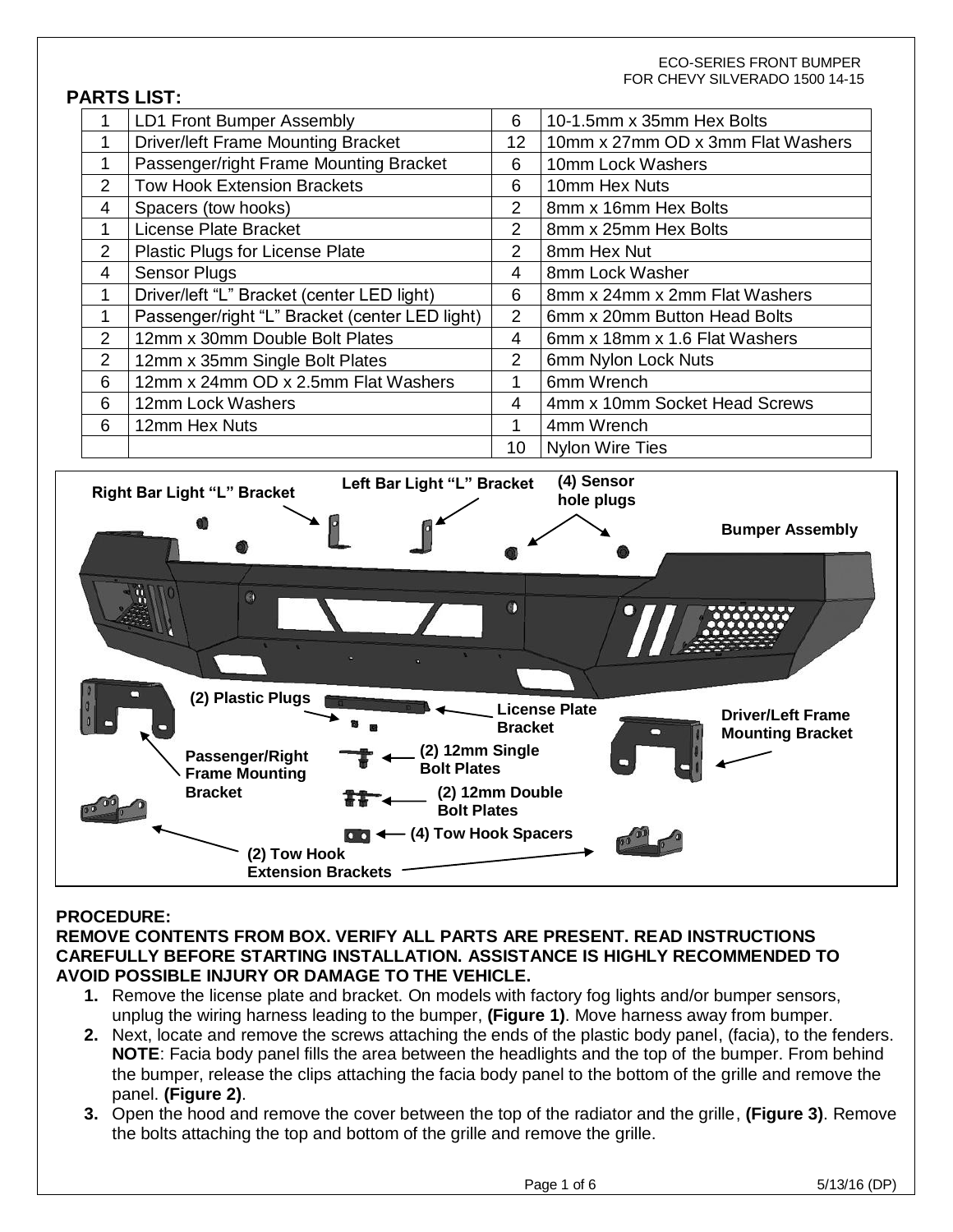if necessary or use brackets supplied by your light manufacturer if possible to install hardware larger than 8mm.

- **c.** Follow light manufacturer's instructions to properly wire the light.
- **18. LED light installation at ends of bumper** as supplied with bumper or sold separately.
	- **a.** Insert light into opening and up to mounting slots. Check for clearance between front and back of light. If necessary, remove the screen from the back of the opening, **(Figure 16)**.
	- **b.** Follow the light manufacturer's instructions to attach (1) light to the center slot or (2) lights to the inner and outer slots in the top of the light opening. **IMPORTANT**: On two light systems with (1) flood and (1) spot light per side, attach the flood light to the outer and the spot light to the inner slot.
	- **c.** Repeat the above steps for passenger side light installation.
	- **d.** Follow light manufacturer's instructions to properly wire the light.
- **19.** Do periodic inspections to the installation to make sure that all hardware is secure and tight.

**To protect your investment**, wax this product after installing. Regular waxing is recommended to add a protective layer over the finish. Do not use any type of polish or wax that may contain abrasives that could damage the finish. Mild soap may be used to clean the Front Bumper assembly.



# **Driver Side Installation Pictured**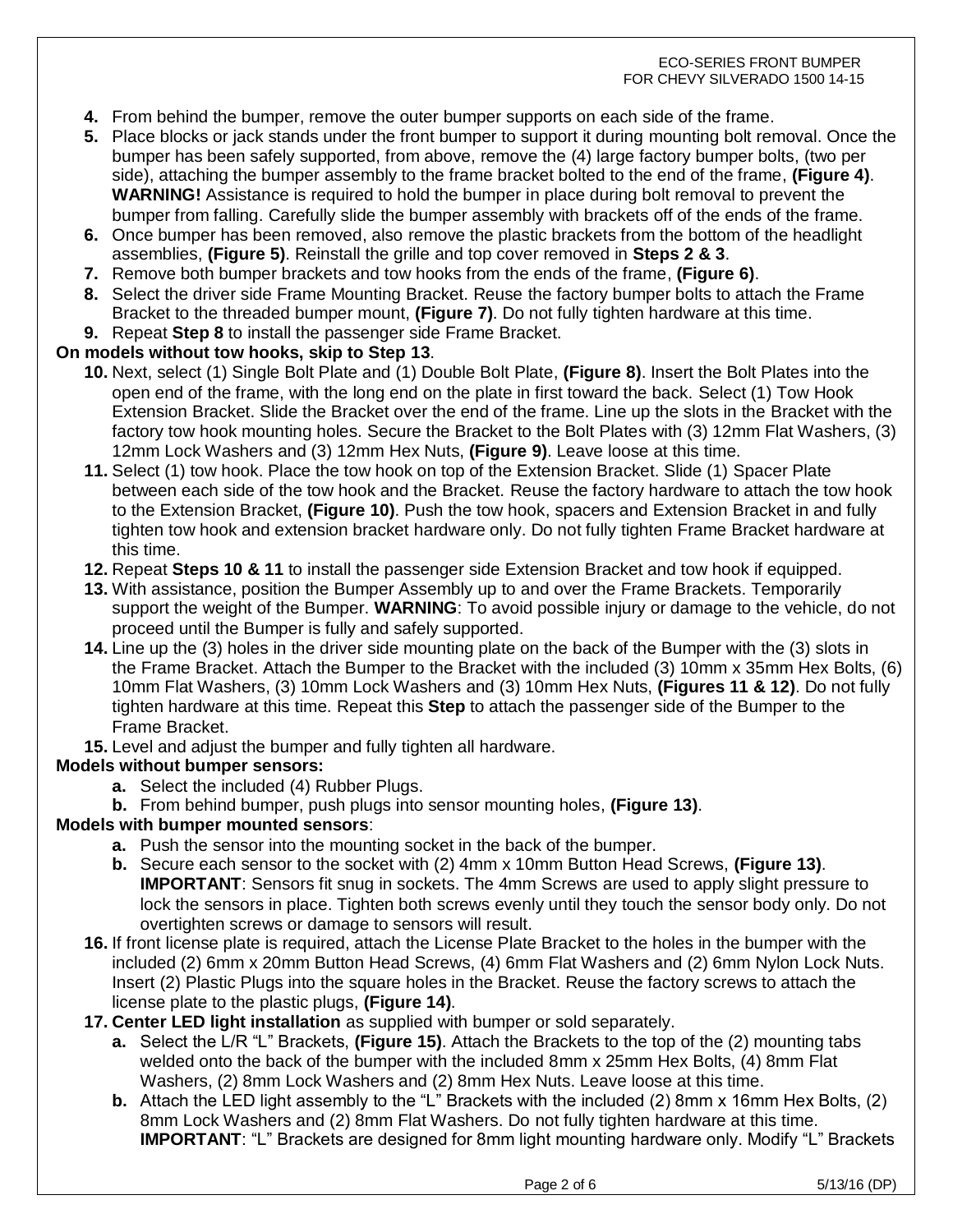# **Driver Side Installation Pictured**



**WARNING!** Do not crawl under bumper unless the bumper is properly supported on blocks or stands or the bumper may fall.



**(Fig 5) Remove plastic bracket (arrow) from bottom of headlight (driver/left side pictured)**



**(Fig 7) Reuse factory hex bolts to attach the driver/left Frame Bracket to frame mount**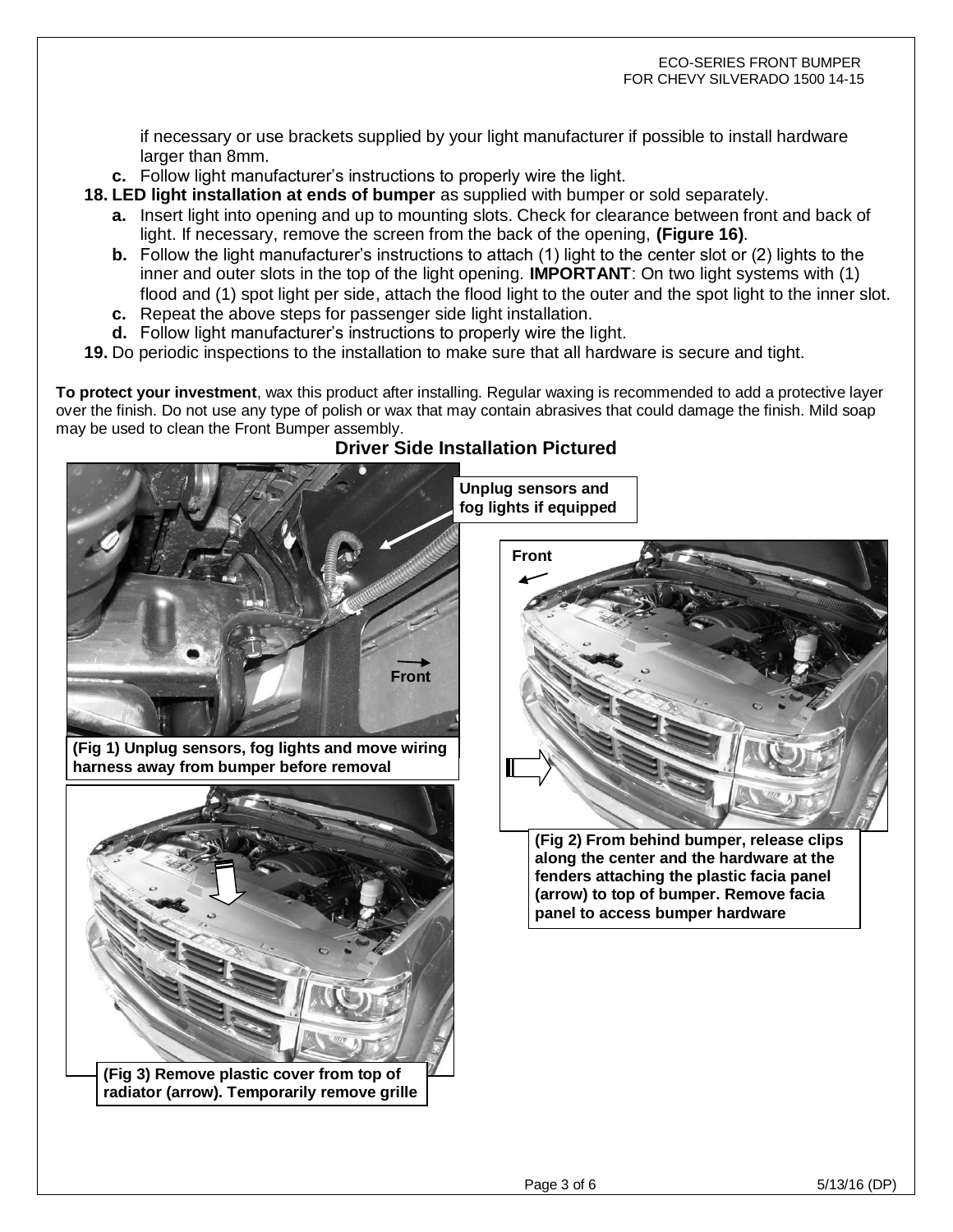# ECO-SERIES FRONT BUMPER